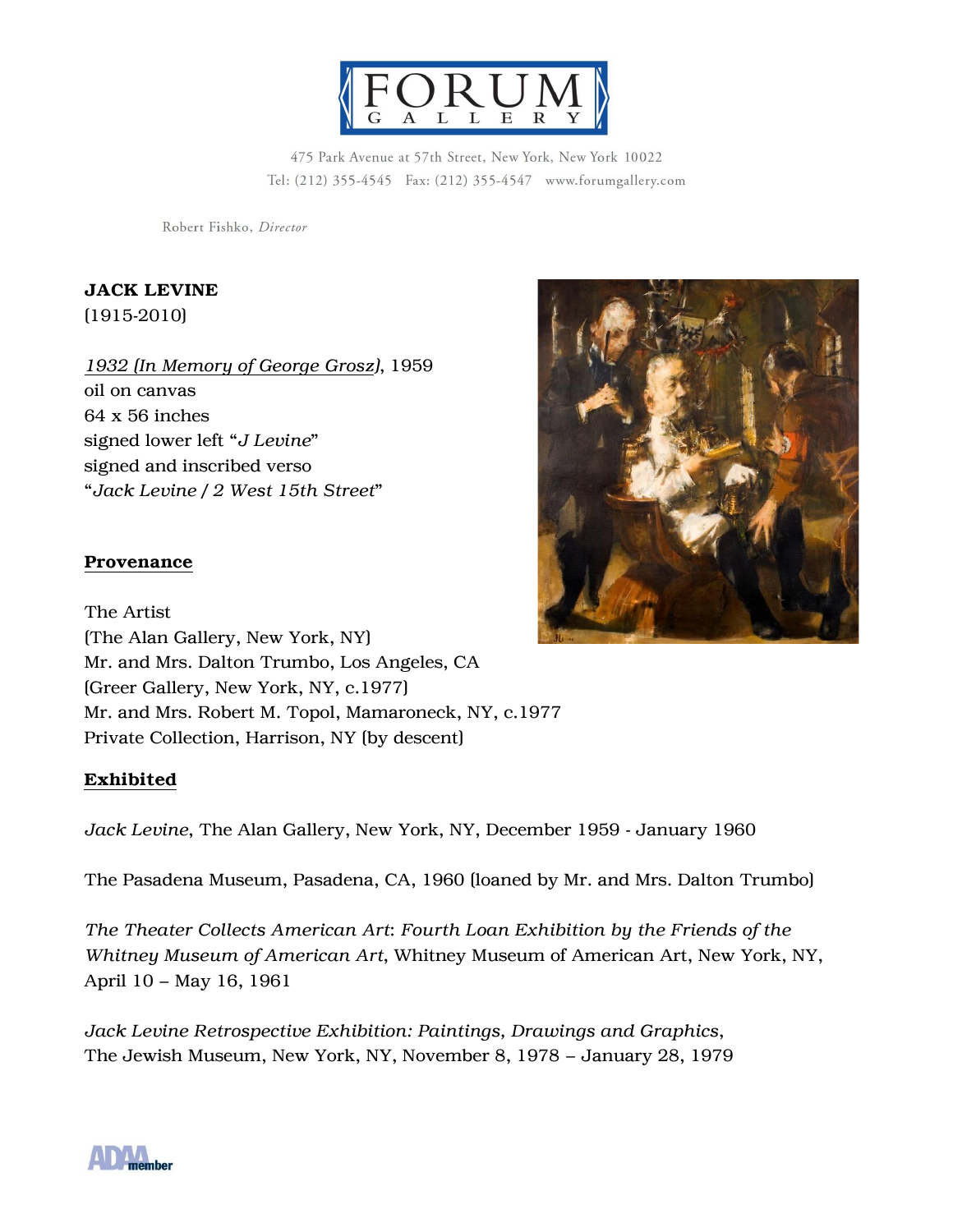*Boston Expressionism*: *Hyman Bloom, Jack Levine, Karl Zerbe*, Boston Institute of Contemporary Art, Boston, MA, January 9 – February 25, 1979 (loaned by Mr. and Mrs. Robert M. Topol, Mamaroneck, NY)

*Art from Private Collections*, New Rochelle Public Library, New Rochelle, NY, June 1980

## Literature

Canady, John. "Art: Stylistic Poles Apart: Phil Guston, Abstractionist, and Jack Levine, Satirist, Have Shows Here," *The New York Times*, New York, NY, December 30, 1959

Levin, Meyer and Eli. "Painter Levine Retains Critical Social Perspective," *The Philadelphia Inquirer*, Philadelphia, PA, February 14, 1960, Illustrated.

" '1932' (in memory of George Grosz) by Jack Levine is an oil in which the central figure is German President von Hindenburg. In Levine's words the action is a 'transference of power,' with von Hindenburg's lenience enabling Hitler to assume a position of power."

O'Doherty, Brian. "Art: Notable Collectors," *The New York Times*, New York, NY, April 10,1961, Illustrated.

"One of the finest things on view is Jack Levine's powerful satire, "1932," lent by Mr. and Mrs. Dalton Trumbo. Hindenburg, spotlighted, hands the baton of power to a bowing Hitler; an attendant figure opposite mimics his bow, with hands clasped solicitously, a violent parody of the Fascist as a white-collared little man. The setting is vaulted, underground, Germanic. As always, the paint is a rare delight, in glowing fragments it splinters on the points of focus with a brilliant lacery. It is a powerful and moving work."

Getlein, Frank. *Jack Levine*, Harry N. Abrams, New York, NY, 1966, pg. 25, Reference, pl. 118, Illustrated and pl. 120 Illustrated as a detail.

Prescott, Kenneth W. *Jack Levine Retrospective Exhibition: Paintings, Drawings and Graphics*, The Jewish Museum, New York, NY, 1978, pg. 22, Reference.

*Boston Expressionism: Hyman Bloom, Jack Levine, Karl Zerbe*, Boston Institute of Contemporary Art, Boston, MA, 1979, p. 15, Illustrated and p. 23, Listed.

Allara, Pamela. *Artnews*, New York, NY, 1979

Sutherland, David. *Jack Levine: Feast of Pure Reason*, The Artists Foundation, Boston, MA, 1986, reproduced in the documentary

Brown, Milton W., introduction, and Jack Levine, commentary. *Jack Levine*, Rizzoli, New York, NY, 1989, pg. 11, Illustrated in black and white and pg. 87, Illustrated in color.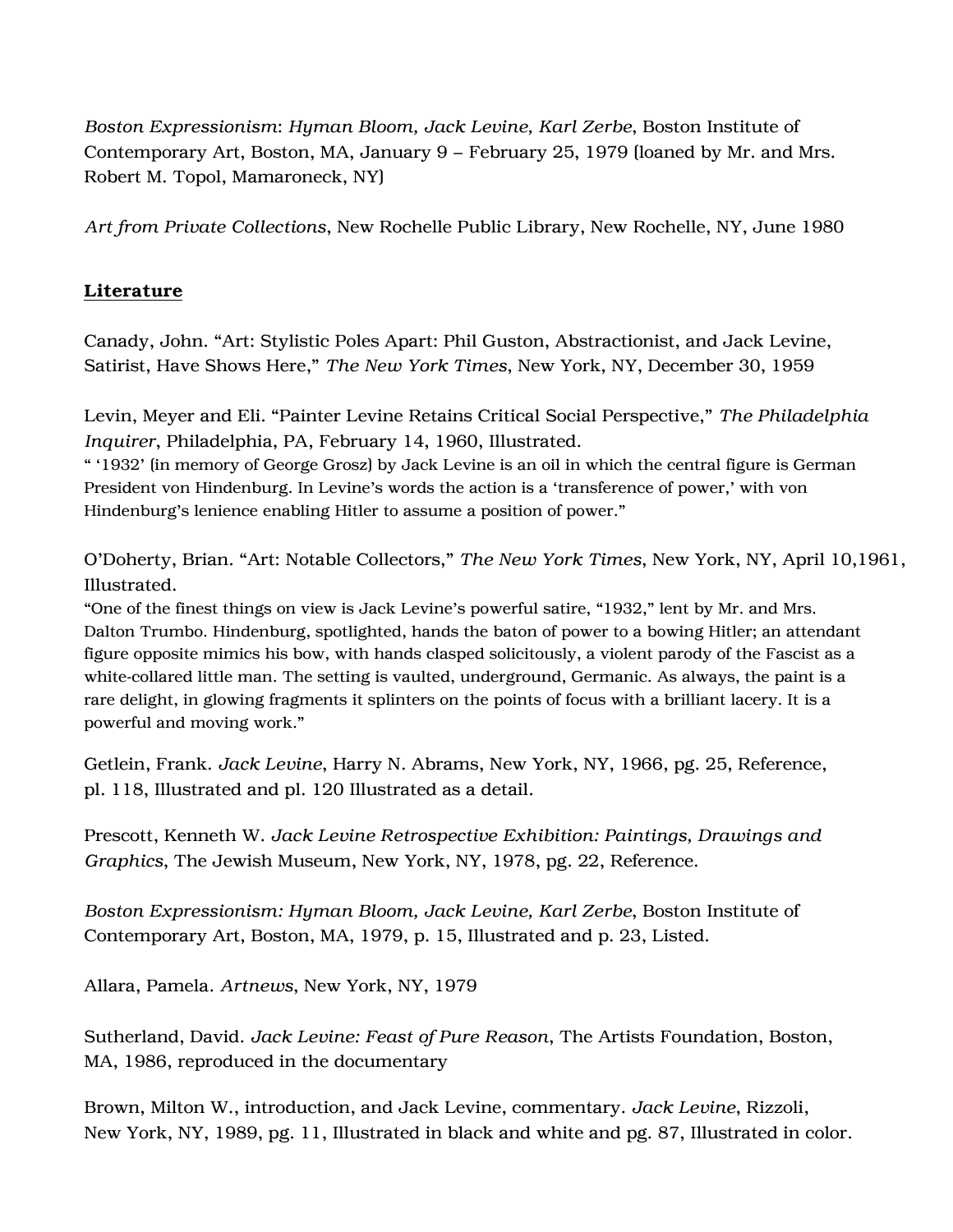Martin, Steve. *In the Bird Cage: Finding Out What Funny Is*, The New Yorker, October 22, 2007

"The Trumbo house was modern, built on a hillside, and extended down three floors into a ravine. The walls in the living room gave me my most vivid memory of the house, for they were covered with art. I had never seen real paintings in a house, and this might have been where my own inclination toward owning pictures began. In the dining room was a William Gropper, depicting members of the House Un-American Activities Committee grotesquely outlined in fluorescent green against a murky background. There was a Raphael Soyer, a Moses Soyer and a Jack Levine painting of Hindenburg making Hitler chancellor. These artists are obscure today but not forgotten. Gropper's art depicted politicos as porcine bullies, and Jack Levine's well-brushed social realism had a biting edge that fit the politics of the family perfectly."

## Note

Jack Levine was born in the Boston's South End slums in 1915. He began drawing at the age of eight at the community art center as did his friend Hyman Bloom, who would also go on to be a well-known artist. By 1929, Levine was studying with Dr. Denman Ross of the Fogg Art Museum at Harvard. In 1935, Levine became employed as an artist in the Work Progress Administration (WPA). This endeavor supported him through the Depression; the vignettes of street life at that time filled his mind and would appear on his canvases as biting social commentary for the rest of his life.

Jack Levine's *The Feast of Reason*, 1937, was created for the WPA and catapulted the artist into national prominence when it was acquired by The Museum of Modern Art. Levine was only 23 years old at the time. In 1939, he had the first of 3 one-person exhibitions at New York's legendary Downtown Gallery owned by Edith Halpert.

Jack Levine's social satire reflected the frustrations and injustices of the 1930's. Many of his best paintings embodied his hatred of war, inequality and the hypocritical aspects of our society, thereby securing his position as one of America's greatest Social Realists.

Moving to the Alan Gallery in 1953, he continued his satirical direction with the completion of *The Gangsters Funeral*, 1952-53, oil on canvas, purchased by the Whitney Museum of American Art. After his second exhibition at the Alan Gallery, Levine began work on "1932". The painting became the centerpiece of his next exhibition at the gallery in December, 1959.

"1932" is one of a small number of Jack Levine's works relating to Nazism. When asked about these works Levine said:

"I think an artist should paint his life, and I try to and I am a social realist painter to the degree that society or the body politic impinges on my life. The gas ovens were too horrible for me to face. Now, with Hitler and Hindenburg that was an aspect I could face. Somebody showed me a book about Germany, and a line caught my eye about Hindenburg being a giant of a man and that set me off.

In my painting, the senile stupid figure of President Hindenburg is handing over the baton of power to Hitler, a creepy little man with an expression like the face of a shark. (Hitler is named